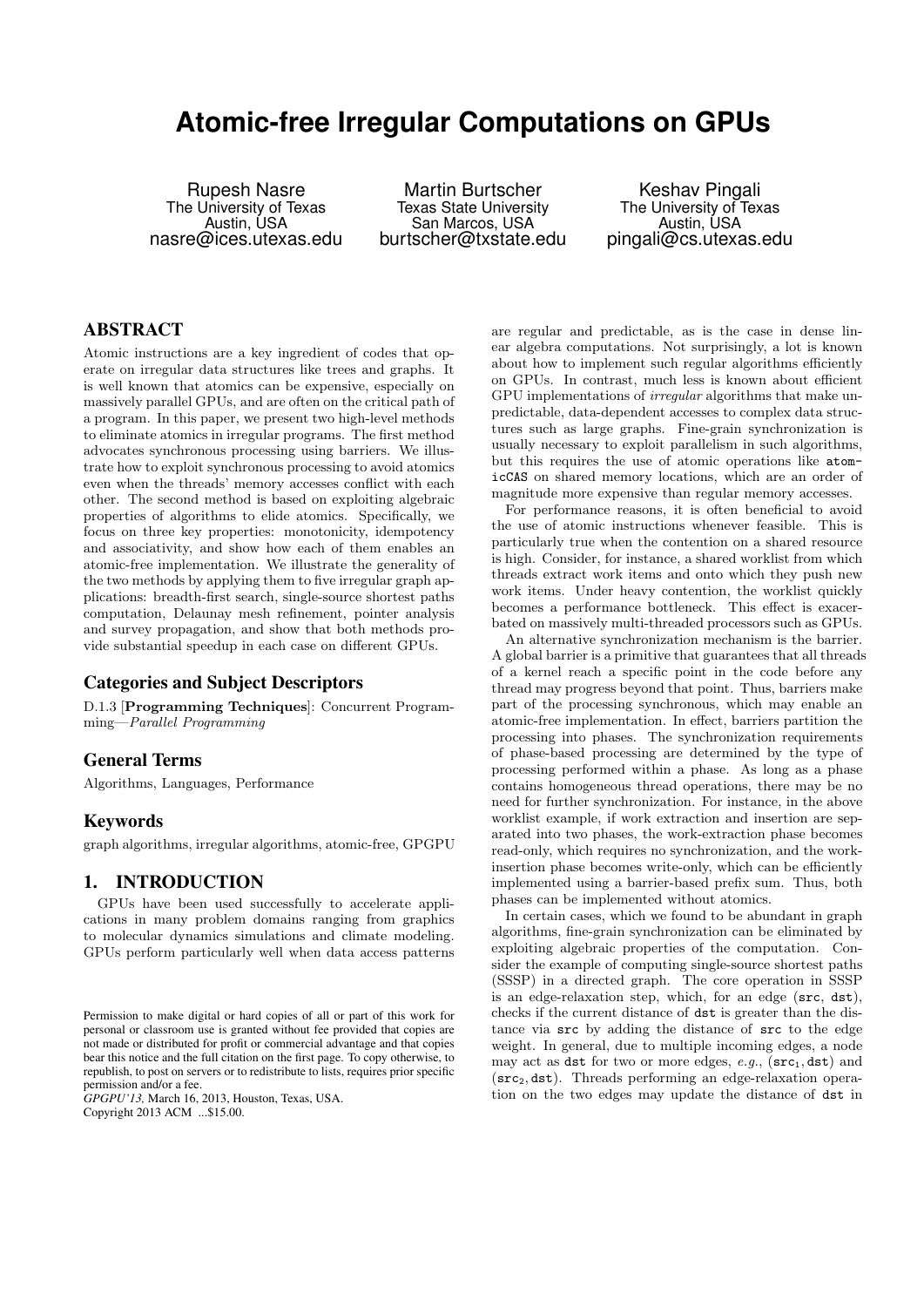parallel and, therefore, this operation requires synchronization (in the form of an atomicMin instruction). However, we observe that in SSSP the distance updates are monotonic, i.e., the distance of a node only decreases. We show that we can take advantage of this monotonicity to avoid atomics altogether.

This paper makes the following contributions.

- We present two methods to elide atomic instructions from a program. The first method is more general and employs barrier-based processing to avoid conflicts. The second method exploits algebraic properties of algorithms to avoid atomics entirely.
- We show that the two methods are applicable to several real-world irregular programs. In particular, we demonstrate how to avoid atomics in shortest paths computations, breadth first search, Delaunay mesh refinement, points-to analysis, and survey propagation.
- We evaluate the effect of the two proposed methods on the above-mentioned programs and show that the application of our methods results in considerable performance improvements on Fermi- and Kepler-based GPUs. For instance, using barrier-based processing speeds up Delaunay mesh refinement by 29% on Fermi, and exploiting algebraic properties accelerates survey propagation by up to 43% on Kepler.

The rest of this paper is organized as follows. Section 2 provides an overview of irregular algorithms and introduces our applications. Section 3 describes how barrier-based processing can avoid atomics. Section 4 explains how to exploit algebraic properties to elide atomics. Section 5 briefly mentions other well-known techniques to eliminate atomics. Section 6 assesses the effectiveness of our methods using five irregular algorithms. Section 7 discusses related work. Section 8 summarizes the main results.

# 2. BACKGROUND

We first define the notion of an irregular algorithm and then introduce the irregular applications we study.

# 2.1 Irregular Algorithms

In regular code, control flow and memory references are not data dependent. Matrix-vector multiplication is a good example. Based only on the input size and the data-structure starting addresses, but without knowing any values of the input data, we can determine the dynamic behavior of the program on an in-order processor, i.e., the memory reference stream and the conditional branch decisions. This sort of regularity can be exploited to improve memory coalescing and minimize thread divergence and synchronization.

In irregular code, the input values to the program determine the runtime behavior, which therefore cannot be statically predicted and may be different for different inputs. Irregular code usually arises from the use of complex data structures such as trees and graphs. As a rule, irregular algorithms are more difficult to parallelize and more challenging to map to GPUs than regular algorithms. For example, in graph applications, the memory-access patterns are usually data dependent since the connectivity of the graph and the values on nodes and edges may determine which nodes and edges are touched by a given computation. This information is usually not known at compile time and may change

dynamically even after the input graph is available. This leads to uncoalesced memory accesses. Similarly, the control flow is usually irregular because branch decisions may be different for nodes having different numbers of neighbors or labels, leading to thread divergence and load imbalance.

In most regular applications, threads operate on disjoint regions of memory that are statically known or can be statically determined. This eliminates the need for locks or atomics when accessing the data. In contrast, the threads of irregular applications often operate on potentially overlapping memory regions because their reads and writes are input dependent and statically unknown. Hence, dynamic mechanisms such as atomics or locks are typically required to deal with conflicting accesses in irregular applications.

### 2.2 Applications

In this paper, we study the following five irregular programs from the LonestarGPU benchmark suite (available at http://iss.ices.utexas.edu/?p=projects/galois).

- Breadth-First Search (BFS): This graph problem is a key kernel in many important applications such as mesh partitioning [8]. The BFS problem is to label each graph node with the node's minimum level (or number of hops) from a designated start node.
- Delaunay Mesh Refinement (DMR): This is a meshrefinement algorithm from computational geometry [6, 14]. It works on a triangulated input mesh in which some triangles do not conform to certain quality constraints. The algorithm iteratively transforms such 'bad' triangles into 'good' triangles by recreating the neighborhood (called cavity) around each bad triangle.
- Points-To Analysis (PTA): Andersen's flow-insensitive, context-insensitive points-to analysis is used in compilers like GCC and LLVM [16]. It employs a fixedpoint algorithm that operates on a dynamically growing constraint graph in which directed edges are added depending upon the input points-to constraints.
- Survey Propagation (SP): Survey Propagation is a heuristic SAT-solver based on Bayesian inference [5]. The algorithm represents the Boolean formula as a factor graph, i.e., a bipartite graph with variables on one side and clauses on the other. The general strategy of SP is to iteratively update each variable with the likelihood that it should be assigned a truth value of true or false.
- Single-Source Shortest Paths (SSSP): This is another classic graph problem. It computes the shortest path of each node from a designated source node in a directed graph [7]. We use the Bellman-Ford algorithm.

# 3. BARRIER-BASED PROCESSING

A global barrier is a synchronization primitive that guarantees that all threads from all thread blocks belonging to a kernel reach a specific point in the code before any thread may progress beyond that point. CUDA supports a barrier at the thread-block level (syncthreads). However, a global barrier (across thread blocks) needs to be emulated in software. There are multiple ways in which a global barrier can be implemented  $(e.g.,)$  see Baskaran  $et al. [3]$ , and it can be done without using atomics [19, 24].

We advocate using barrier-based processing when resource contention is high. The use of barriers transforms large amounts of asynchronous processing into smaller synchronous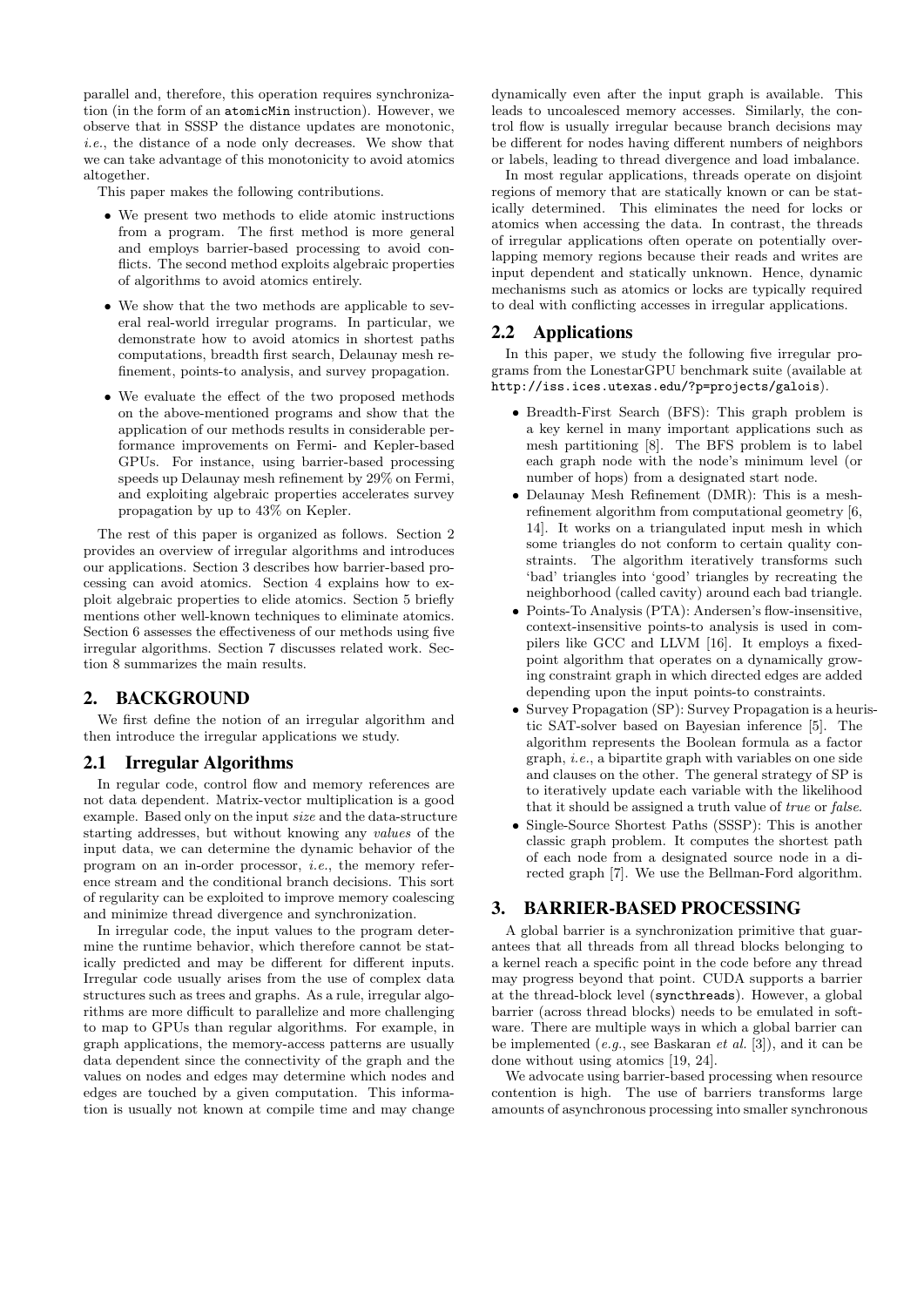```
1: shared donationbox[...], totalwork
 \frac{2}{3}3: // determine whether I should donate
 4: for all work items assigned to me do<br>5: mywork += estimated work per ite
       mywork += estimated work per item
 6: atomicAdd(totalwork, mywork)<br>7: \frac{6}{5} barrier \frac{6}{5}- barrier8:
 9: // donate
10: averagework = totalwork / n_threads
11: if mywork > averagework + threshold then
12: push excess work into donationbox
13: -\text{barrier}14:
15: // process assigned work
16: for all work items assigned to me \bf{do}<br>17: process item
       process item
\frac{18}{19}1/ empty donation box
20: while donationbox is not empty do
21: item = pop work from donationbox<br>22: process item
       process item
```
Figure 1: Pseudo code of work donation

phases. While asynchronicity is an essential ingredient of high-performance parallel codes, we argue that limiting asynchronicity to a phase can lead to simpler synchronization requirements that can improve overall performance.

Specifically, in irregular algorithms, threads operate on shared resources like a graph or a global worklist. Operations on such data structures need to be synchronized using atomic instructions and locks implemented thereon. Depending upon the algorithm, a shared access may be to a disjoint or an overlapping region and may require different mechanisms to arrive at an atomic-free implementation.

### 3.1 Disjoint Accesses

Consider the example of work donation. Threads that are assigned more work than the average thread may donate their excess work to ensure better load balance. One way to implement work donation is by creating a donation box that is shared across all threads. The donor threads concurrently push excess work items into the donation box. Threads that finish their assigned work early extract work items from the donation box and process them while slower threads are still processing their originally assigned work. This leads to better load balance, reducing the critical path length. Figure 1 shows pseudo code for work donation.

Let us focus on the pushing of excess work into the donation box on Line 12. This can easily be implemented by maintaining a buffer with an index specifying the current size of the buffer. Each donor thread atomically increases the index to make space for pushing its items (using an atomicAdd) as shown on Line 6. Atomic accesses are required because threads conflict on reading and updating the value of the shared index. However, once the index is updated by a thread, the thread can carry out the actual donation concurrently with other threads, even when all threads push work into the same donation box. Thus, the purpose of the atomic in this case is to obtain an exclusive slot (disjoint access) per thread for performing the donation. Assuming the donation box never overflows, no thread ever aborts. However,  $O(n)$ serial atomic operations need to be executed, where  $n$  is the number of threads that want to donate work.

1: shared array[n\_threads]<br>2:  $array[threshold] = my_1$ 2:  $array[threadID] = my_n items$ <br>3:  $- barrier$  $barrier$ 4: 5: for  $(s = n_\text{threads} / 2; s > 0; s = s / 2)$  do 6: if thread  $n + s < n$  threads then 6: if threadID + s  $\leq$  n threads then<br>7: element = array threadID + s 7: element =  $\text{array}[{\text{threadID + s}}]$ <br>8:  $\text{barrier}$  = 8:  $\frac{3}{9}$  = **barrier** 9: if threadID + s < n\_threads then<br>10:  $array[$  threadID + = element 10: array[threadID] += element  $11: -bar$ 12: 13: // compute the start index for each thread 14: startindex  $=$  array[threadID] - my\_n\_items

#### Figure 2: Prefix-sum computation

Barriers can help avoid these atomics. In the above workdonation scenario, threads can alternatively perform a standard prefix-sum computation to find the range in the donation box into which they can concurrently push their items. The prefix sum is computed in phases, operating on a shared array initialized with the number of elements each thread wishes to donate. The computation is cleverly divided among the threads such that each array element is written by only one thread in every iteration and there are no data races. The step-size for accessing array elements is initialized to half the number of threads and is halved in each phase until it reaches zero, which indicates the end of the computation. Thus, only  $O(log n)$  barriers are executed, where n is the number of threads involved. When all threads belong to the same thread block, the barrier can be implemented using the fast \_\_syncthreads() intrinsic, which is directly supported by the GPU hardware. Pseudo code of such a prefix-sum computation is given in Figure 2. The for loop computes the prefix sum over the shared array, which finds the end index for each thread. By subtracting the number of items to be pushed, as shown in the last line of the code, each thread obtains the start index of the donation box where it should push its data items.

Note that emptying the donation box (Line 21 in Figure 1) requires atomic accesses, but typically only a small number of threads does this work. Barrier-based processing can be utilized in other cases with disjoint accesses,  $e.g.,$  by separating reading from and writing to a worklist into separate phases; a similar mechanism can be used to insert elements into a worklist [17].

### 3.2 Overlapping Accesses

In disjoint accesses, each thread operates on a nonoverlapping set of memory locations. Therefore, threads can concurrently perform tasks on the same data structure (e.g., a donation box). However, in applications where accesses from different threads overlap, only the non-overlapping set of accesses may proceed; the conflicting threads generally must wait or abort and try again later.

This can happen in several situations. Consider, for instance, Delaunay mesh refinement, which operates on a triangulated input mesh. Each thread is assigned a 'bad' triangle, which does not conform to certain geometric constraints (e.g., the constraint could be that none of the angles of the triangle should be less than 30 degrees). The task of a thread is to find a set of neighboring triangles, called the cavity, around the bad triangle and transform (refine) it into a new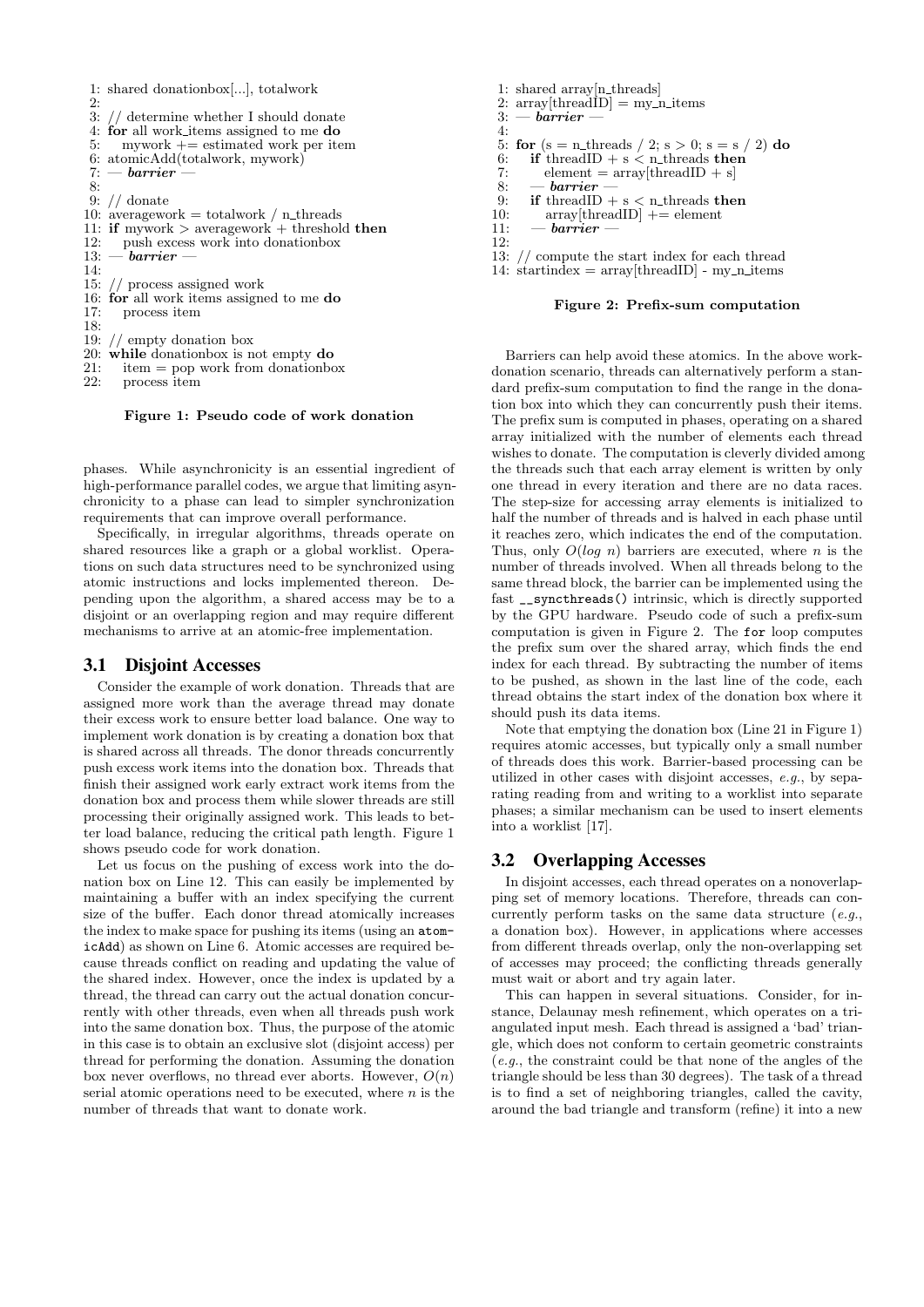set of triangles, thus eliminating the bad triangle. Note that a thread must obtain exclusive ownership of not only the bad triangle but also the cavity to execute the refinement task. However, the cavities of different bad triangles may overlap, in which case only one of them can be refined at a time.

For exclusive ownership, each thread needs to acquire fine-grained logical locks over all triangles in the cavity. A coarse-grain lock at the cavity level is infeasible since a cavity's shape depends upon the geometry of the mesh, which changes dynamically during the refinement procedure. Mesh partitioning may allow lock coarsening at the partition granularity, but care must be taken when cavities span partitions. In our input meshes, the number of bad triangles is initially close to 50%, leading to many inter-partition cavities. Therefore, instead of mesh partitioning, we focus on the uniform scheme of fine-grained locking over a cavity's triangles, which is also used in other implementations [4, 14].

Deadlock may occur when two threads operating on overlapping cavities have acquired exclusive locks on some common triangles and wait for the other common triangles to be released. This situation can be avoided in multiple ways; for instance, by locking triangles in a particular order, say by their IDs. Thread starvation is also possible, but as long as wait-freedom can be proven, *i.e.*, at least one thread makes progress, algorithm termination is guaranteed.

In principle, the lock-based mutual exclusion approach that is typically used in multi-core CPU versions can be directly applied to GPUs. Current GPUs support atomic primitives with which locks are easy to implement. However, multi-core code ported to GPUs is unlikely to perform well in practice due to the massive multi-threading on the GPU. Again, barrier-based processing performs better.

Exclusive ownership of the triangles in a cavity can be obtained through three barrier-separated phases [19]. The first phase is the 'race' phase wherein each thread marks its cavity triangles with its thread ID. The second phase is the 'priority-race' phase wherein each thread checks its triangles' markings to see if it owns all of them. If a needed triangle is marked with a higher ID, the current thread aborts. If a triangle is marked with a lower ID, the current thread changes the marking to its own ID. The third phase is the 'check' phase wherein each thread simply checks if all its markings are intact. If it owns all the triangles, it owns the cavity and proceeds with the refinement; otherwise, it aborts. The aborting threads try again in the next round depending upon whether their bad triangle still exists in the mesh. This three-phase race-and-resolve scheme ensures exclusivity and probabilistically avoids livelocks [19]. This scheme is best suited for overlapping accesses. For disjoint accesses, one can use the mechanisms presented in Section 3.1.

The race-and-resolve scheme as originally proposed supports exclusive access to all work items. We extend it to also support scenarios when any of the work items can be owned. In other words, the scheme was originally proposed in an AND context in which a thread owns either all or none of the work items. We extend it to support OR contexts where a thread may only receive a subset of the work items it races for. Figures 3 and 4 show the operational semantics of the original and the extended scheme. It is modeled as a primitive race-and-resolve, which takes three inputs: (i) data is a set of items a thread wants to operate on, (ii) flag ∈ {AND, OR} indicates if a thread wishes to lock all data

- 1: for item  $\in$  data do 2: marklitem = mv
- 2:  $max[item] = my-thread-id;$ <br>3:  $barrier -$
- $-$  barrier
- 4: for item  $\in$  data do 5: if marklitem  $> n$
- if mark[item]  $>$  my-thread-id then
- 6: abort  $= true$ :
- 7: **else if** mark[item]  $\lt$  my-thread-id **then**<br>8: mark[item] = my-thread-id;
- 8:  $max[item] = my-thread-id;$ <br>9:  $barrier -$
- $barrier$
- 10: for item  $\in$  data do
- 11: if mark[item]  $\neq$  my-thread-id then
- 12:  $abort = true;$
- 13: if labort then<br>14: callback(da
- callback(data);

#### Figure 3: Original race-and-resolve: AND case

- 1: for item  $\in$  data do 2: marklitem = mv
- 2:  $\text{mark}[item] = \text{my-thread-id};$ <br>3:  $\text{barrier} \rightarrow$
- $barrier$
- 
- 4: for item  $\in$  data do 5: if mark[item] == if mark[item]  $==$  my-thread-id then
- 6: callback(item);

#### Figure 4: Extended race-and-resolve: OR case

items together or only some of them, and (iii) callback is a function that is called once the thread owns the data items.

The extended race-and-resolve scheme is useful, for example, to ensure unique elements in a worklist. Consider the case of SSSP where different threads may push the same graph node into the worklist, leading to work duplication. For work efficiency and better synchronization, one may wish to avoid such duplicates. This can be readily accomplished using our extended race-and-resolve scheme as shown in the pseudo code of Figure 5.

A potential problem with using global barriers is deadlock. To ensure that all threads from all thread-blocks can reach the barrier, all thread-blocks need to be resident  $(i.e.$ simultaneously running) on the GPU. This demands that the number of thread-blocks be equal to or a small multiple of the number of SMs, depending on the resource needs. Therefore, the graph processing may need to be split across a reduced number of threads, and each thread will have to process more than one graph element. Whereas this can complicate the implementation a little, the benefit of avoiding locks is typically well worth the effort. As an alternative, one may choose to implement a global barrier without reducing the number of thread-blocks by returning control to the CPU and re-launching the GPU kernel.

# 3.3 Benign Overlaps

In certain barrier-based implementations, one may lift the synchronization requirement even in the presence of overlapping accesses. Consider, for instance, the breadth-first search (BFS) computation. It can be implemented in a completely asynchronous manner, such that the graph nodes are processed in any order. However, a better way of implementing BFS is by processing nodes level-by-level, where the source node is at level 0. The nodes reachable from the source by a direct edge are at level 1. The nodes reachable from the level 1 nodes by a direct edge are at level 2, and so on. The process terminates when all nodes have their levels marked. Processing of two consecutive levels is separated by barriers. For instance, consider the graph shown in Figure 6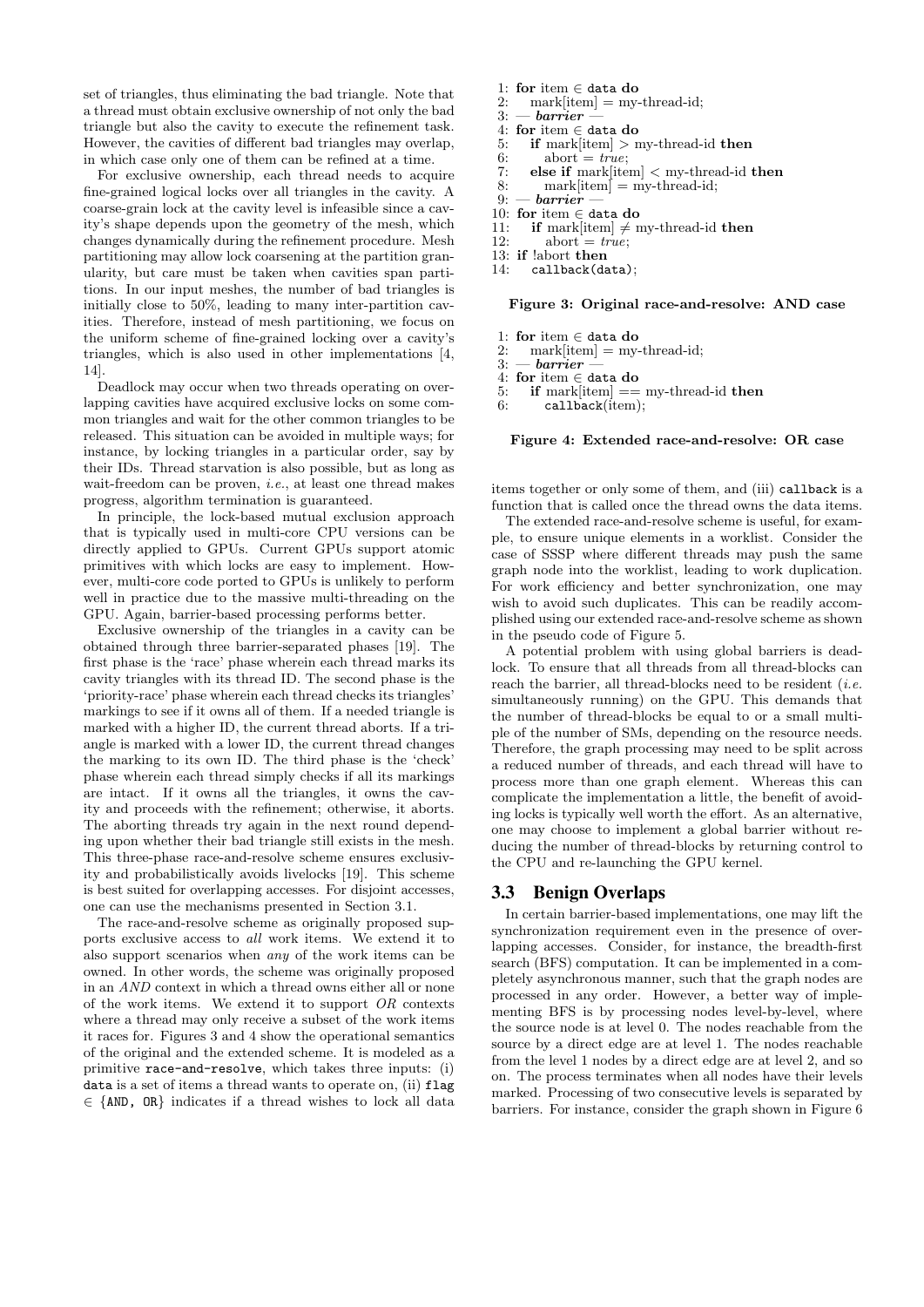```
myworkitems = ...
race-and-resolve(myworkitems, OR, callback);
```
callback(workitem) { worklist.push(workitem); }

Figure 5: Unique worklist elements using the extended race-and-resolve function



Figure 6: Benign overlaps in BFS

with the BFS levels indicated on the right. Node a is the designated source at level 0. Nodes b, c, and d are at level 1 because they are adjacent to the source node a. Nodes e, f, and g are at level 2 because they are adjacent to level 1 nodes (and not adjacent to a level 0 node).

Level-by-level BFS processing ensures that work is done in an efficient order. However, depending upon the graph connectivity, a single node's level may be updated by more than one thread. For instance, if a node dst is reachable by direct edges from two source nodes  $src_1$  and  $src_2$ , the threads operating on  $src_1$  and  $src_2$  may try to update dst's level in parallel, leading to overlapping accesses. This scenario occurs in Figure 6 where node e is adjacent to nodes b and d (as well as f). The threads operating on nodes b and d may try to update node e's level simultaneously. This would, in general, require synchronization (either atomics or raceand-resolve). However, since the processing is level-by-level, both threads attempt to update node e's level to the same value. This means the conflict is benign. It does not matter which thread succeeds in updating the level of node e; the level will invariably be updated correctly. Hence, due to the algorithmic property of barrier-based level-by-level BFS, synchronization is not required. Note that in Figure 6, node e is also adjacent to node f, but the level-by-level processing precludes node e's distance being updated by the thread operating on node f. race-and-reached mysociations, OR, calibade);<br>
which paths (working) {<br>
which paths (working) computation);<br>
Note the paths (working) computation, the dis-<br>
Figure 5: Unique worklist chements using the ex-<br>
Figure 5: Uniq

# 4. EXPLOITING ALGEBRAIC PROPERTIES

Several regular and irregular computations bear special properties that can be exploited to reduce or avoid the use of atomic instructions. We focus on three algebraic properties in the context of irregular algorithms: monotonicity, idempotency, and associativity. Each of these properties provides us with a different opportunity to avoid atomic instructions.

# 4.1 Monotonicity

We call a computation monotonic if the values produced by repeated application of the computation either only increase or only decrease, but not both. For instance, in the



Figure 7: The lost-update problem and its solution

tance of a node never increases; hence the SSSP computation is monotonic. Similarly, the points-to information computed by a flow-insensitive, context-insensitive pointer analysis never decreases; hence PTA is also monotonic.

In our experience, monotonicity is a key algebraic property to avoid synchronization. We illustrate it on the SSSP computation. In SSSP, multiple threads may simultaneously update the distance of the same node, necessitating synchronization (in the form of atomicMin instructions). In the absence of atomics, however, concurrent thread execution may result in lost updates. For example, a node with a current distance of 10 may be updated by two threads, one updating it to 7 and another to 5 (see Figure 7). However, due to the data race, the node's distance may first be updated to 5 and then to 7. Thus, the node may end up with a final distance of 7, which is incorrect. This is called the lost update problem, and it happens because checking whether to update the value (compare) and the actual value update (write) are two separate operations. Such an implementation may compute an incorrect solution to SSSP.

However, if this atomic-free algorithm is implemented in a topology-driven manner [21], it is guaranteed that the lost update will be reconsidered in the next iteration because a topology-driven algorithm processes all nodes in each iteration. (In contrast, a data-driven algorithm processes only the modified nodes in each iteration using a worklist.) Figure 8 shows the pseudo code of data-driven and topologydriven processing. The data-driven version operates on a worklist and processes work items until the worklist is empty. Note that only the newly created work items are added to the worklist, making it work-efficient. A topology-driven approach, in contrast, processes all possible work items  $(e.g.,$ all graph nodes) as long as at least one of them is active (i.e., changes the underlying data). This kind of processing usually makes a topology-driven approach work-inefficient, but it may be suited for GPU-based processing due to the large number of available threads (cf. Nasre et al. [18]).

Hence, in a topology-driven atomic-free SSSP implementation, even if a node attains a larger distance in the current iteration due to a lost update, the node will be active in the next iteration and the distance is guaranteed to eventually be reduced to the true minimum. In the above example where the current node's distance is 10, it may be updated to 7 by thread  $t_7$ , overwriting the value of 5 that was just written by thread  $t_5$  in iteration i. In the next iteration  $i + 1$ , thread  $t_7$  does not update the distance as it is already set to 7. However, thread  $t_5$  will reduce it to the correct value of 5. This approach generalizes to multiple threads, and it can be proven that at least one thread updates data, thus ensuring progress. This guarantees that a distance will eventually attain the minimum in at most  $t - 1$  iterations, where t is the number of threads racing to update the distance.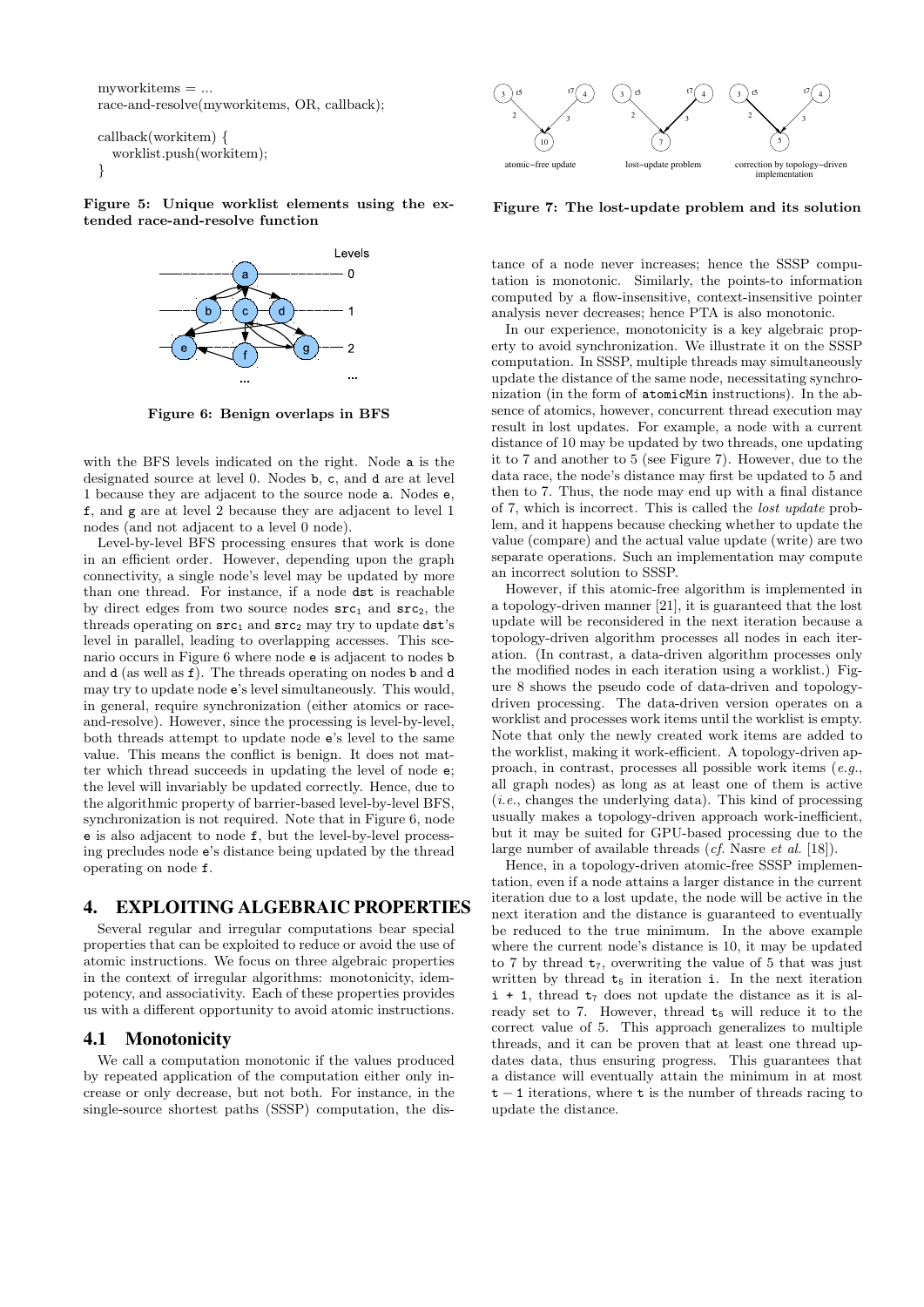// Data driven worklist.init(); while !worklist.empty() do  $e = \text{worklist.pop}$ );  $newelems = process(e);$ worklist.pushall(newelems);

// Topology driven repeat changed  $= false;$ for all graph elements e do if e is active then process(e); changed  $= true;$ end if until !changed

#### Figure 8: Data-driven versus topology-driven

| $//$ with atomics                                                              | $// atomic-free$                                                               |
|--------------------------------------------------------------------------------|--------------------------------------------------------------------------------|
| $dsrc = dist[src];$                                                            | $dsrc = dist[src];$                                                            |
| for all edges $\langle \text{src,dst,wt}\rangle$ do                            | for all edges $\langle \text{src,dst,wt}\rangle$ do                            |
| $\mathrm{d} \mathrm{d} \mathrm{d} t = \mathrm{dist}[\mathrm{d} \mathrm{d} t];$ | $\mathrm{d} \mathrm{d} \mathrm{d} t = \mathrm{dist}[\mathrm{d} \mathrm{d} t];$ |
| if $\text{ddst} > \text{dsrc} + \text{wt}$ then                                |                                                                                |
| $atomicMin(\&dist[dst],$                                                       | $dist[dst] = dsrc + wt;$                                                       |
| $dsrc + wt);$                                                                  |                                                                                |

#### Figure 9: SSSP operator with and without atomics

Thus, a topology-driven implementation can be made atomicfree if the underlying computation is monotonic. Figure 9 shows the SSSP computation for a node src that involves relaxing all its outgoing edges. When monotonicity is not exploited, we are forced to use atomicMin to ensure correct computation. However, by making use of the monotonicity property, coupled with a topology-driven approach, we can remove the synchronization and update the distance directly.

Apart from SSSP, monotonicity is exhibited by breadthfirst search (BFS) and survey propagation (SP). In BFS, the level number of a node never increases. In SP, the propagation of surveys involves multiplication of the probabilities of several literals (the probability indicates how close to a truth value a literal is). Since each probability is a real number in the range 0..1, multiplication by a probability never increases the value, even if the probability of a literal changes arbitrarily. We exploit this fact to avoid atomics in SP when storing the results of these multiplications.

The work efficiency of an atomic-free implementation can be poor due to stale reads since a thread may read and propagate an outdated value. For instance, in SSSP, it can take several iterations until the actual minimum distance of a node becomes available. This results in wasted work, leading to poor work efficiency. On a multi-core system, a topologydriven approach is not only work inefficient but may also result in inferior performance. However, on a massively parallel GPU, significant performance can be achieved at the cost of some work inefficiency by removing the bottleneck of a centralized worklist (due to the topology-driven implementation) and the cost of using atomics (due to monotonicity).

Monotonic size In some algorithms, instead of the value being computed, the size of the computed information increases monotonically. Flow-insensitive, context-insensitive inclusion-based pointer analysis [1] is an example. In this algorithm, more and more points-to information is computed as the analysis progresses, but no points-to information is ever deleted, leading to a points-to solution that monotonically increases in size.

Consider the example shown in Figure 10 where the program consists of the points-to constraints shown in the leftmost column. Each column on the right shows the corresponding points-to information computed by the constraints

|                        | Points-to information |                                     |                   |
|------------------------|-----------------------|-------------------------------------|-------------------|
| Program                |                       | Iteration 0 Iteration 1 Iteration 2 |                   |
| $a = kx$               | $a \rightarrow x$     | $a \rightarrow x$                   | $a \rightarrow x$ |
| $q = \&b$<br>* $q = c$ | $q \rightarrow b$     | $q \rightarrow b$                   | $q \rightarrow b$ |
|                        |                       |                                     | $h \rightarrow x$ |
| $c = a$                |                       | $c \rightarrow x$                   | $c \rightarrow x$ |

Figure 10: PTA exhibits monotonicity

in each iteration of the analysis. Note that the points-to information only increases due to flow-insensitive analysis.

When implemented on a GPU, PTA takes points-to constraints as input  $(e.g., p = \&q)$  and outputs a set of pointsto facts  $(e.g., p \rightarrow q)$ . The set of points-to facts computed at the end of the analysis constitutes the points-to solution of the input program. Since the analysis is performed on the GPU, the final solution needs to be copied to the CPU. Since computing a points-to fact and copying it are conflicting tasks, there is a need for synchronization.

Usually, the synchronization is implemented as an implicit barrier – when the GPU threads complete the processing, the analysis kernel terminates and the CPU commences the copying of the points-to solution. However, the CPU can initiate the copying as soon as some (although not all) pointsto information is available. To avoid races, shared access to the points-to information must be synchronized between the CPU and the GPU. Current NVIDIA GPUs do not support inter-device atomic instructions, which poses a challenge to this asynchronous copying of points-to information.

Monotonicity comes to the rescue once again. Since the points-to information increases monotonically in size, it is okay to copy stale points-to information from the GPU to the CPU. Any missed information will be copied in a future iteration and, due to the monotonicity, the CPU is guaranteed to see a consistent copy of the information. This allows us to avoid synchronization for accessing the points-to information – the GPU can safely write to it while the CPU asynchronously copies it. In our set of programs, the copying time per iteration is always less than the per-iteration analysis time. Therefore, the copying time can be hidden except for the small amount of points-to information computed in the last iteration. This asynchronous copying provides considerable performance benefits in PTA.

#### 4.2 Idempotency

The second algebraic property we exploit to avoid synchronization is idempotency. A computation is idempotent if its repeated application is equivalent to a single application. Formally,  $\forall x : f(f(x)) = f(x)$ . For instance, all our topology-based computations of irregular algorithms make use of idempotency to detect termination – an extra round of processing is performed in the end and if no changes are detected, then the fixed-point solution has been reached. Since the computation is idempotent, this extra round does not change the computed solution.

We now discuss how idempotent computations enable atomicfree implementations. Consider the example of a worklist in a data-driven SSSP implementation. In the absence of any race-and-resolve mechanism (described in Section 3.2), a graph node may occur multiple times in the worklist. Therefore, when the worklist items are assigned to threads, two threads may end up operating on the same node and may relax the same set of edges.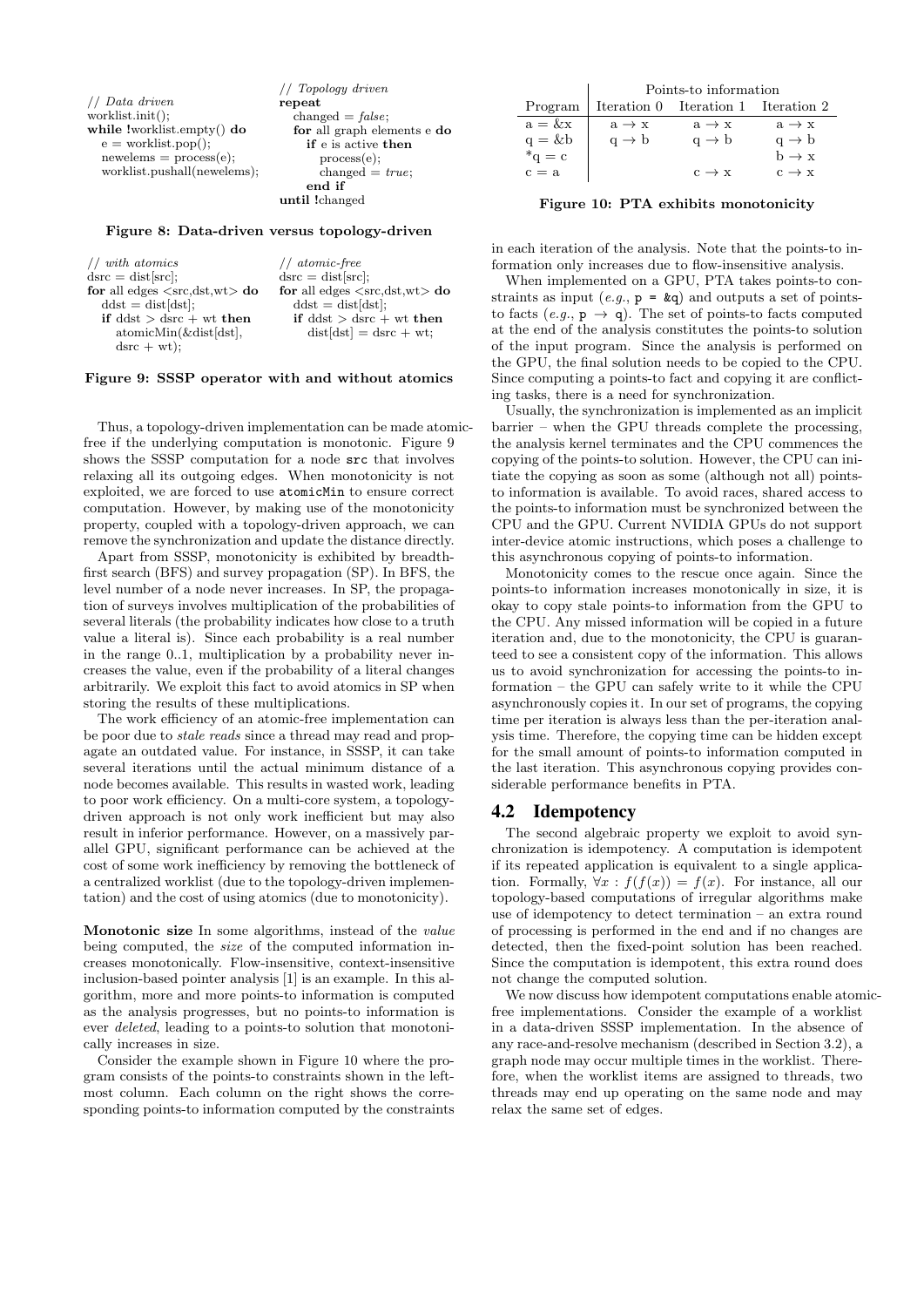In general, this scenario is avoided using synchronization. For example, each thread can atomically mark its assigned nodes. If the marking succeeds, the thread owns the node and processes it. If the marking does not succeed, some other thread owns and processes the node. An alternative way of solving this issue is using the race-and-resolve mechanism. However, in SSSP, the relax-edge kernel performs an idempotent operation. Therefore, even if multiple threads operate on the same graph node and relax the same set of edges, the effect is as if the operation is performed only once. Hence, we can afford to implement the worklist as a multiset (avoiding the cost of converting it to a duplicate-free set) and still avoid synchronization between threads. This is possible solely due to the idempotency of the computation.

The example of spurious data-races in BFS from Section 3.3 may also be viewed as an artifact of idempotent computation – since data updates from multiple threads are idempotent (same value), synchronization across those threads is unnecessary.

Another application with idempotent processing is pointsto analysis. Recall from Section 4.1 that the CPU can asynchronously copy points-to information while the GPU continues the analysis. This copying is typically done by merging the newly computed points-to information of each node with its previously copied information. Merging of pointsto sets is an idempotent operation. Therefore, it is okay to copy the same points-to fact multiple times from the GPU to the CPU. In the absence of idempotency  $(e.g., h$ ad the data structure been a list instead of a set), one would be forced to keep track of the last element added and copy only the new information following the last element. This would necessitate synchronization in the form of an atomic compare-and-swap instruction (atomicCAS).

Discussion. One may think that implementing a worklist as a multiset may go on propagating the duplicate items in the worklist over several iterations. However, note that although multiple threads operate on a node, only one would succeed in updating a node's distance. This is because a worklist-based SSSP relies on atomic instructions to update a node's distance. Therefore, although duplicates continue to get added to the worklist, they do not get propagated.

Exploiting idempotency usually involves redundant work, making the computation work-inefficient. However, it often enables avoiding synchronization as we discussed above. Therefore, idempotency must be exploited by balancing the cost of redundant computation against the synchronization cost. On a multi-core system running with at most a few hundred threads, the redundant work can quickly become a considerable factor. However, on a GPU running with hundreds of thousands of threads, computation is often cheap whereas the synchronization cost is high. Therefore, exploiting idempotency is especially suited to GPUs.

### 4.3 Associativity

The third algebraic property we exploit for avoiding atomics is associativity. A computation is associative if two applications of the computation can be reordered without changing the result. Formally,  $f(a, f(b, c)) = f(f(a, b), c)$ . For instance, hierarchical reductions and prefix sums exploit the associativity of the computation. Similarly, the merging step in parallel merge-sort is associative, i.e., irrespective of the order in which individual sorted lists are merged, the end result is the same (assuming unique elements).

We now explain how associativity can help avoid atomics. Consider, once again, points-to analysis. In PTA, pointsto information is propagated along pointers represented as nodes in a constraint graph. When a node has multiple incoming edges, points-to information may be propagated to it by multiple threads in parallel. A naïve way to implement this propagation is to have each thread atomically increase an offset at the destination node by the number of new points-to facts it wants to add. However, because merging of points-to sets is an associative operation, one can eliminate the use of atomic instructions by computing a prefix sum of the number of points-to facts each thread wants to add. This avoids atomics and may improve performance.

# 5. OTHER METHODS

There are other well-known ways to avoid atomics in irregular computations. These methods are often based on the single-writer policy (also called the owner-computes rule), wherein the work distribution to threads is performed in such a way that threads can operate without conflicts.

### 5.1 Graph Partitioning

Graph partitioning divides the underlying graph into sets of nodes and each partition is assigned to a thread. This ensures that if a thread only operates on the nodes in its partition, it does not need to synchronize with other threads. Regular, matrix-based codes often exhibit this behavior naturally, which can be exploited through blocking and tiling. In contrast, a node-ID-based partitioning is often ineffective on graphs due to their input-dependent connectivity.

Consider, for instance, Delaunay mesh refinement (DMR). Each bad triangle in the mesh is assigned to a thread, which forms a cavity around the bad triangle. Since refining a cavity requires exclusive access to all the involved triangles, it is beneficial to perform the work distribution in such a manner that each cavity falls entirely into one partition. In general, this is impossible to achieve since cavities may overlap arbitrarily. The goal of graph partitioning, then, is to minimize the overlap so that the maximum number of cavities may be processed in each iteration. Such a partitioning needs to take into account a node's connectivity for assigning nearby nodes to the same partition.

Unfortunately, such a layout-based graph partitioning requires traversing the graph, which quickly becomes a performance bottleneck. The partitioning itself can be parallelized (e.g., with ParMetis [13]), but the partitioning time is still much larger than the total running times of our algorithms. Therefore, we do not evaluate partitioning in this paper. However, when the partitioning cost is not a concern, layout-based graph partitioning can help reduce conflicts.

In cases where the processing can be restricted to a single item (vis-a-vis multiple triangles as in DMR), it is possible to partition the graph across threads based on the node identifiers. The processing can then be modified to ensure a single-writer policy. This leads to pull-based (as opposed to push-based) implementations of graph algorithms.

For instance, SSSP's operator can be restricted to a single item, i.e., a thread may operate on a single node. Typically, the operator performs edge relaxations on all outgoing edges of a node, potentially modifying distances of multiple (neighboring) nodes. This is a push-based approach. But the SSSP computation can be altered such that the operator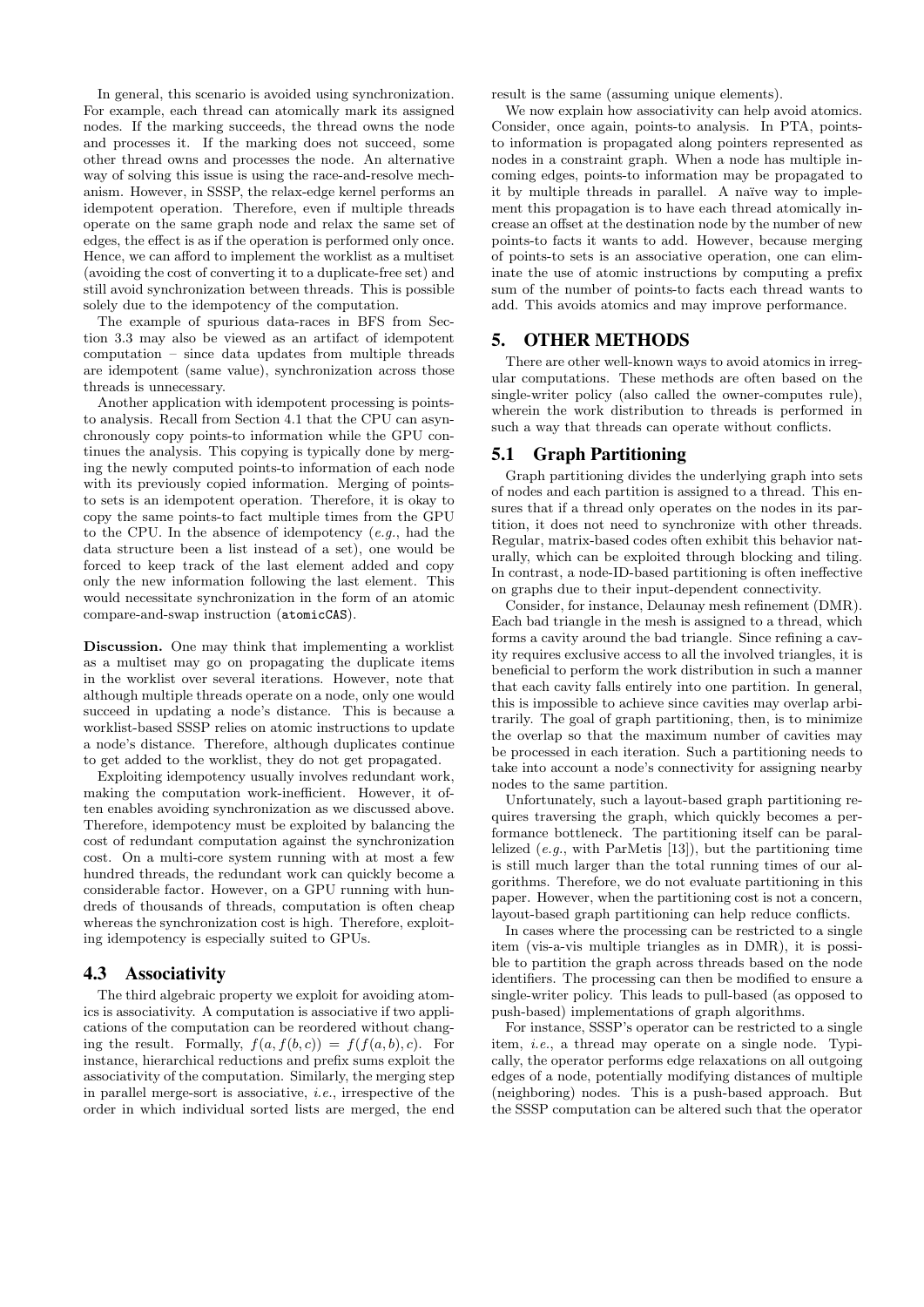

Figure 11: Push- versus pull-based processing

reads the distances of the incoming neighbors when updating the distance of a node. This is a pull-based approach. The two approaches are shown in Figure 11. A pull-based approach may be beneficial in certain cases as it enables avoiding atomics by exploiting the single-writer policy. In a pull-based approach, a node's distance is updated only by the single thread operating on that node. In contrast, in a push-based approach, a node's distance may be updated by multiple threads operating on the incoming neighbors of that node. Therefore, a push-based approach requires synchronization for updating the distance of a node, whereas it is possible to eliminate synchronization in a pull-based approach (as long as the read-write races do not affect the result). This approach has been used to accelerate PTA [16].

#### 5.2 Scatter Gather

Consider once more the example of threads that wish to insert elements into a global worklist. As described earlier, this can be implemented in an atomic-free fashion using a barrier-based prefix-sum computation, cf. Section 3. In certain cases, the cost of the global barrier, which is an expensive operation, can be reduced by pushing elements in a scatter-gather like manner as we discuss next.

If the maximum number of elements a thread may push is bounded by a small constant, it may be possible to push elements directly in parallel without performing a prefix-sum computation. Several practical algorithms bear this property. For instance, many road networks have a small maximum degree, which can be utilized as bounds in SSSP, BFS, etc. Similarly, in DMR, each cavity comprises no more than 12 triangles for all our meshes, which can be used as this small constant. Given such a constant, work items can be pushed onto the worklist as follows. Each thread is assigned a c-element wide range in the worklist, where c is the maximum number of elements to be pushed by a thread. No two ranges overlap. Threads push their work items in parallel into their range, marking any holes (places in the worklist range with no elements) with a special value. At this stage, the worklist contains all the work items to be processed, but they are scattered. A post-processing step then removes the holes from the worklist, thereby compacting (or gathering) the set of active work items. This scatter-gather processing does not require atomics. Note, however, that a barrier is needed between the two phases. In some cases, a gather operation may not be required at all. For instance, one may keep the holes in the worklist and simply process all the work items, ignoring the holes during processing.

#### 6. EXPERIMENTAL EVALUATION

We perform our experiments on a Fermi- and a Keplerbased GPU. The Fermi-based GPU is a 1.45 GHz Quadro 6000 with 6 GB of main memory and 448 CUDA cores distributed over 14 SMs. The Kepler-based GPU is a 0.7 GHz

|             | #K             | Inputs                                                          |
|-------------|----------------|-----------------------------------------------------------------|
| <b>BFS</b>  | $\overline{2}$ | RMAT22 (4 M nodes, 32 M edges),                                 |
|             |                | RANDOM23 (8 M nodes, 32 M edges),                               |
|             |                | USA road network (23 M nodes, 58 M edges)                       |
| DMR         | 4              | 1 M, 2 M, 3 M triangles with $\sim 50\%$ bad                    |
| <b>PTA</b>  | 40             | vim $(172,188 \text{ pointers}, 246,944 \text{ constraints}),$  |
|             |                | pine $(406,990 \text{ pointers}, 612,928 \text{ constraints}),$ |
|             |                | tshark $(642,333$ pointers, $1,555,840$ constraints)            |
| SP          | 3              | $1 M - 5 M$ literals, clauses/lit.=4.2, 3 lit./clause           |
| <b>SSSP</b> | 2              | RMAT22 (4 M nodes, 32 M edges),                                 |
|             |                | RANDOM23 (8 M nodes, 32 M edges),                               |
|             |                | USA road network (23 M nodes, 58 M edges)                       |

Table 1: Applications and their input characteristics.  $B/M = \text{benchmark}, \#K = \text{number of kernels}$ 

Tesla K20 with 5 GB of main memory and 2496 CUDA cores distributed over 13 SMXs. Both GPUs have 64 kB of fast memory per SM that is split between the L1 data cache and the shared memory. We compiled the CUDA programs with nvcc v5.0 using the  $-O3$  -arch=sm 20 flags on the Fermi and the  $-O3$  -arch=sm 35 flags on the Kepler.

Our benchmark programs stem from the LonestarGPU suite and their inputs are listed in Table 1. We chose three types of graphs for BFS and SSSP, three randomly generated meshes for DMR, three open source programs for PTA, and five randomly generated 3-SAT formulae for SP. Survey propagation was proposed to deal especially with SAT formulae that take particularly long to assess [5]. 3-SAT problems are known to be hard (time-consuming) to solve when the ratio of the number of clauses to the number of literals is around 4.2. In our evaluation, we chose the number of clauses and literals to generate such hard-SAT instances.

#### 6.1 Effect of Barrier-based Processing

Figure 12 shows the effect of barrier-based worklist processing in SSSP on the Fermi and Kepler GPUs. In the base version, threads push the newly updated nodes onto the worklist using atomic instructions, whereas in the atomicfree version threads perform a prefix sum for adding items to the worklist  $(cf. Section 3.1)$ . We observe that atomicfree SSSP performs consistently better than the base version with atomics. The performance improvement is more pronounced for the USA road network on Fermi and for the RANDOM graph on Kepler. On average, the atomic-free version requires 16% and 8% less time than the base version for computing the shortest paths on the two GPUs.

The considerable performance difference between Fermi and Kepler for the RMAT graph is due to an interplay of architectural differences and input-graph characteristics. The RMAT graph is denser and has a higher out-degree per node. Therefore, more (sequential) work per thread needs to be done in terms of uncoalesced memory accesses. Our Kepler has a narrower bus (320 bits) in comparison to our Fermi (384 bits). Therefore, application performance is more susceptible to (irregular) memory accesses on Kepler, of which there are many in memory-bound kernels like SSSP. We suspect some inputs like RMAT to exacerbate this situation, which is why it takes longer to execute on the Kepler.

Figure 13 shows the effect of barrier-based locking in DMR on Fermi and Kepler GPUs. In the base version, threads use atomic instructions to ensure exclusive ownership of a cavity's triangles, whereas in the atomic-free version threads perform a race-and-resolve operation (cf. Section 3.2). We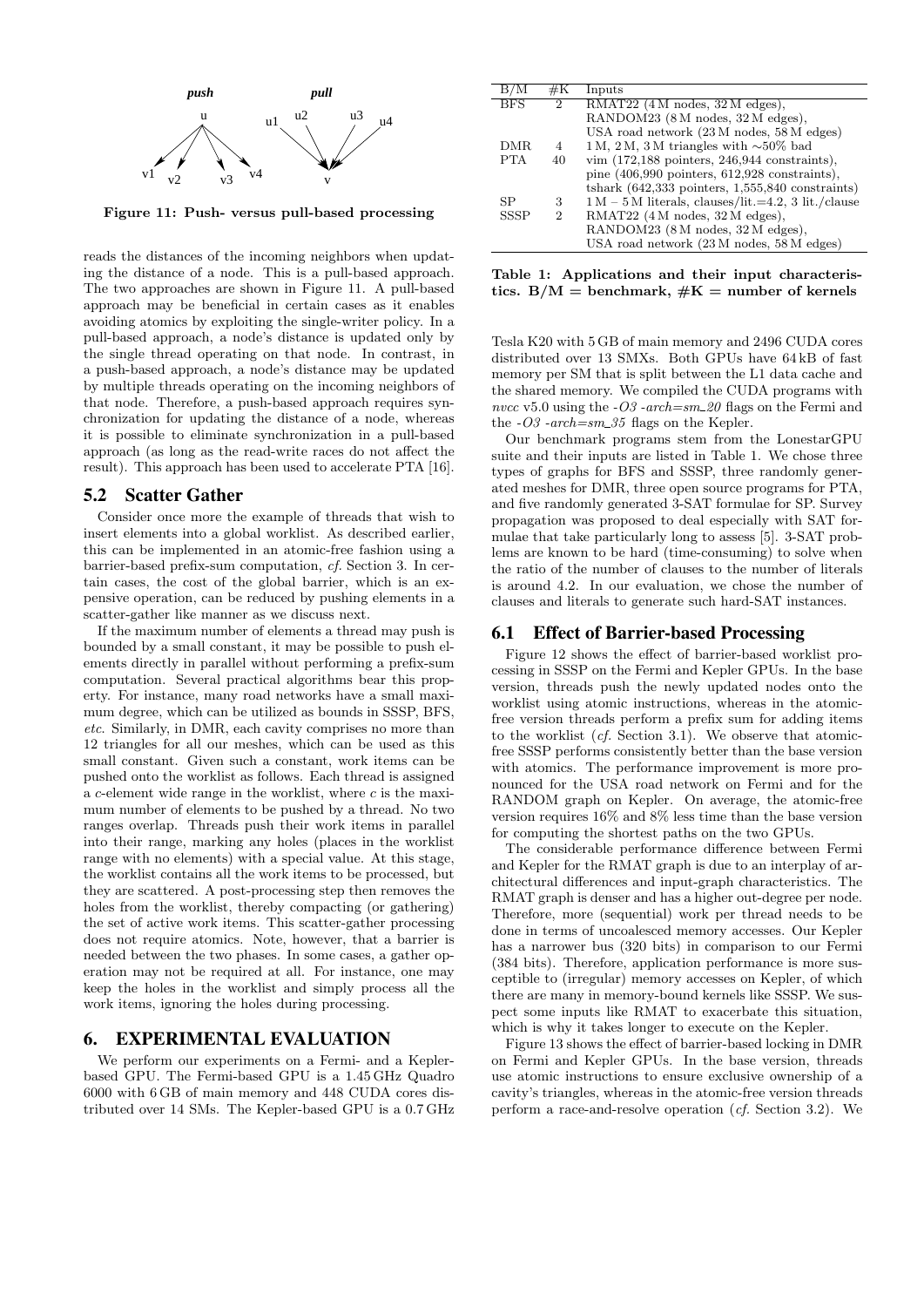

Figure 12: Effect of barrier-based processing on SSSP for different input graphs (Fermi and Kepler)



Figure 13: Effect of barrier-based processing on DMR for different input meshes (Fermi and Kepler)

observe that atomic-free DMR performs consistently better than the base version with atomics.

Interestingly, DMR runs faster on a larger mesh (with 2 million triangles) than a smaller mesh (with 1 million triangles) on the Fermi. This effect is mainly due to the geometry of the randomly-generated input mesh, which affects the non-deterministic DMR execution. However, we note that the Kepler does not exhibit this anomaly.

To confirm that the change in performance is, in fact, due to the different ways of synchronizing (with and without atomics), we plot the percentage of triangles refined in each iteration of DMR in Figure 14. The profile is obtained on the Fermi GPU when running the two DMR versions on the input mesh with 1 million initial triangles. We observe that the two superimposed line graphs follow almost the same execution pattern. The differences are minor and are primarily due to the non-deterministic execution, which affects the order in which triangles are processed. This plot indicates that the performance difference between the base version and the atomic-free version shown in Figure 13 is mainly due to the cost of the atomics.

In case of atomic-free DMR, the usage of a global barrier poses the constraint that the number of blocks is limited by the number of blocks that can simultaneously be running in the GPU, requiring a persistent-thread-based implementation. There is no such requirement for the base case using atomics. However, using a global barrier does not signifi-



Figure 14: Processing of triangles in DMR (Fermi)

cantly reduce the optimization opportunities in DMR.

#### 6.2 Effect of Exploiting Algebraic Properties

Figure 15 shows the effect of exploiting monotonicity in SP on Fermi and Kepler GPUs. In the base version, threads use atomic instructions to update the product of the probabilities at each clause node, whereas in the atomic-free version threads update it directly (cf. Section 4.1). We observe that the benefit of avoiding atomics grows with the size of the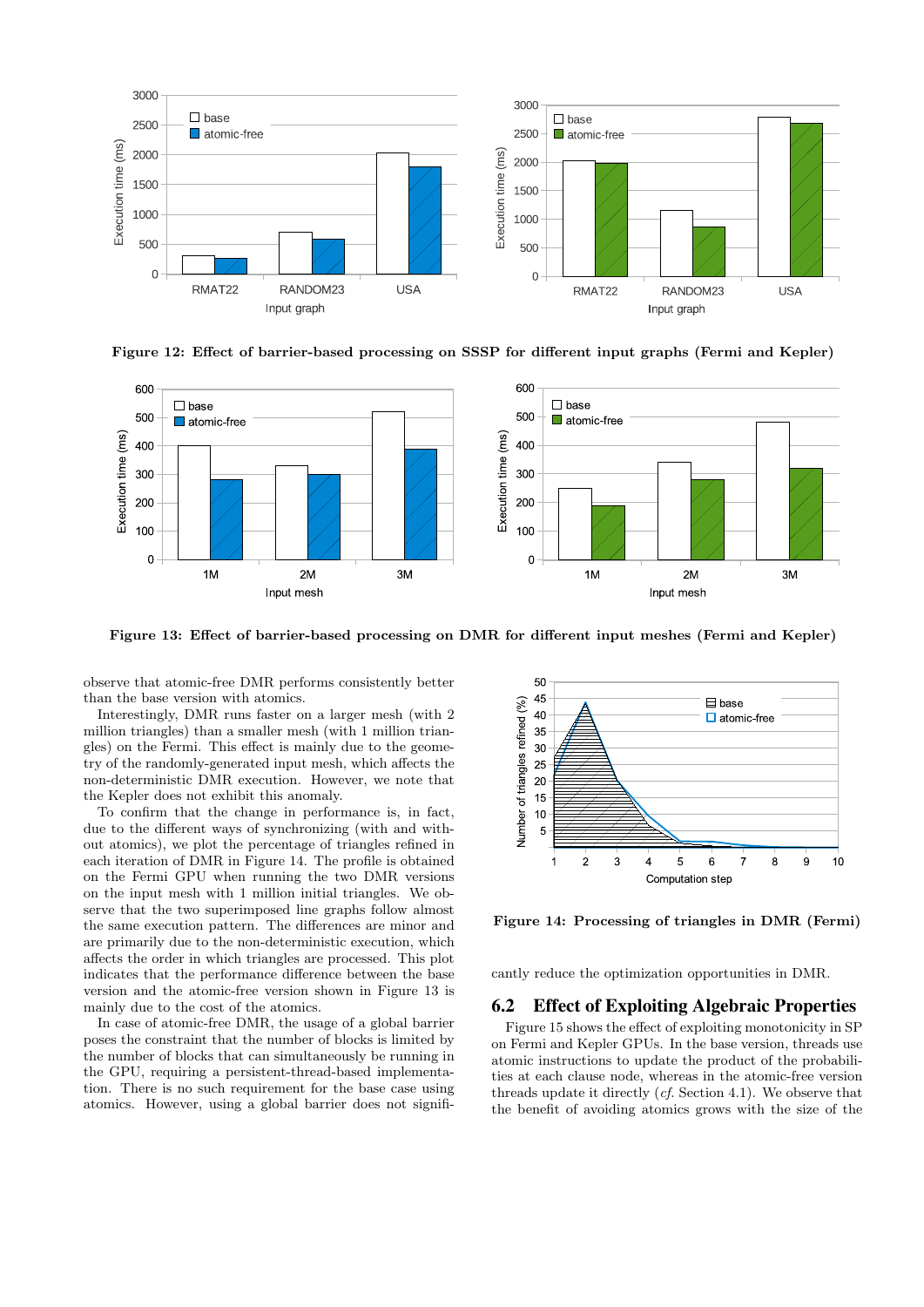

Figure 15: Effect of exploiting algebraic properties on SP for different 3-SAT inputs (Fermi and Kepler)



Figure 16: Effect of exploiting algebraic properties on BFS for different input graphs (Fermi and Kepler)

input SAT formula. In particular, by increasing the number of literals from 1 to 5 million, the performance between the two SP versions varies from 14% to 43% on the Kepler.

We also note that SP executes faster on Kepler than on Fermi. This is mainly due to more registers being available per thread block on Kepler (64K) compared to Fermi (32K). The additional registers considerably help compute-intensive kernels like SP, resulting in more than a  $2\times$  speedup.

Figure 16 shows the effect of exploiting idempotency in BFS on Fermi and Kepler GPUs. In the base version, additional processing is performed to keep only the unique items in the worklist, whereas in the atomic-free version no such step is included and multiple threads may operate on the same node  $(cf. Section 4.2)$ . We observe that avoiding atomics results in consistently better performance, with the maximum impact on the USA road network. On average, atomic-free BFS executes 11% and 22% faster on the Fermi and Kepler, respectively, compared to the base versions.

We also note that level-by-level BFS is neither memorybound nor compute-intensive. Hence, its relative performance on the two GPUs is quite similar.

Figure 17 shows the percentage of nodes finalized in each iteration of BFS on the USA road network. The plot is obtained on the Fermi and is the same for both the base and the atomic-free versions. The processing follows a profile similar to a normal distribution, with a small number of nodes finalized in the initial iterations, exponential growth in the middle, and dropping off as the threads start running out of work. The plot is also indicative of the amount of parallelism exhibited by BFS on road networks.

Figure 18 shows the effect of monotonicity on PTA. The plot depicts the savings due to overlapping communication and computation of points-to information. The left set of bars shows the additional GPU-to-CPU (d2h) communication time in milliseconds in the non-overlapped processing. The right set of bars indicates the additional non-hidden GPU-to-CPU memory transfer amount in megabytes. These overheads are avoided by exploiting monotonicity in copying the points-to information to the CPU (cf. Section 4.1).

In summary, avoiding atomic instructions in irregular algorithms using barrier-based processing and exploiting algebraic properties offers considerable performance benefits.

# 7. RELATED WORK

There are many implementations of parallel graph algorithms on a variety of architectures, including distributedmemory supercomputers [25], shared-memory supercomputers [2], and multi-core SMP machines [14].

GPUs have also been used for the acceleration of irregular programs. Harish and Narayanan [10] describe implemen-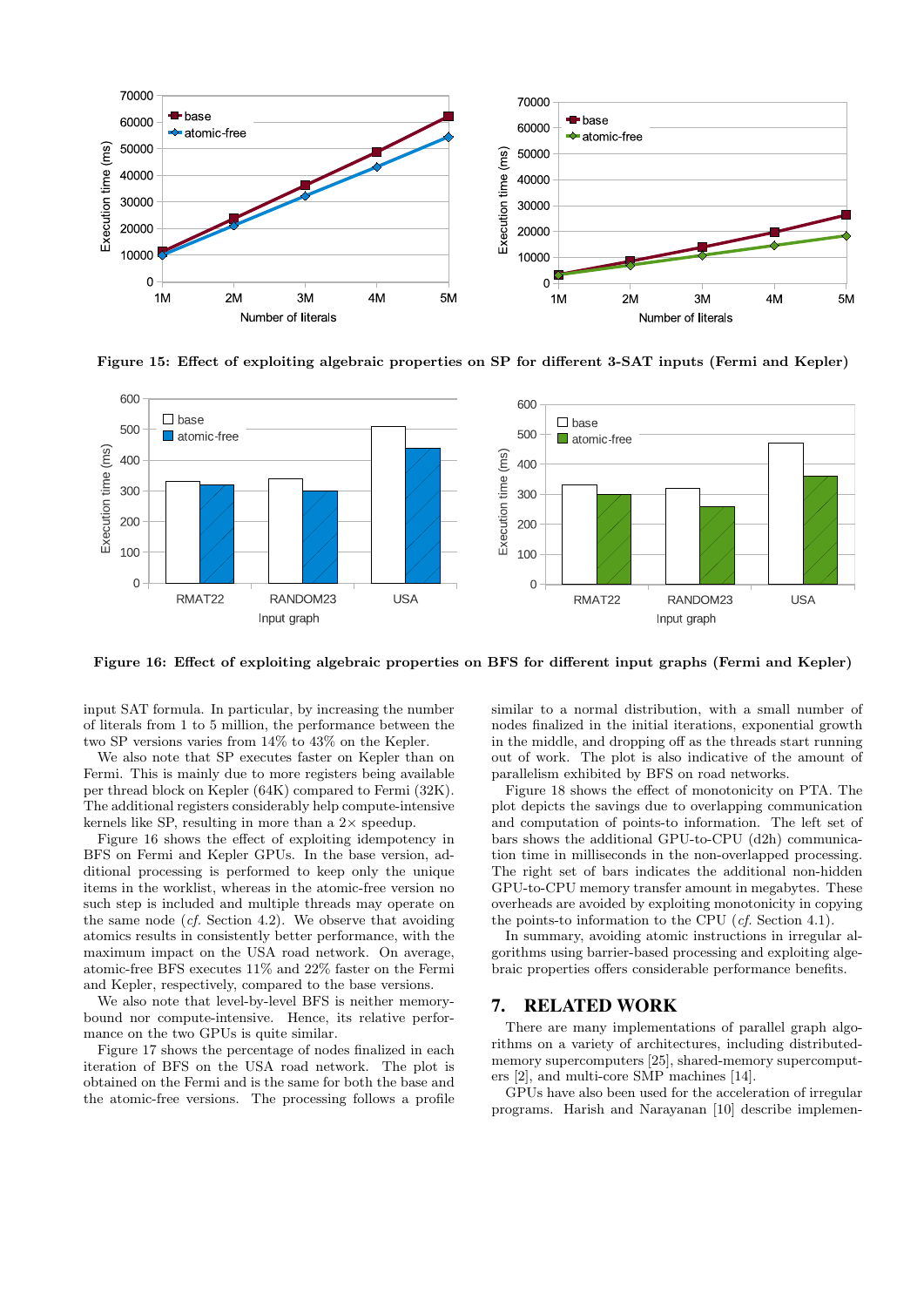

Figure 17: Processing of nodes in BFS (Fermi)



Figure 18: Savings by exploiting monotonicity of PTA (Fermi)

tations of important graph algorithms such as BFS, Single-Source Shortest Paths, Minimum Spanning Tree, etc. Vineet et al. [23] and Nobari et al. [20] propose computing the minimum spanning tree and forest, respectively, on GPUs. All of these approaches rely on atomic instructions for updating shared data, and none of them exploit algebraic properties.

Martín et al. [15] propose a GPU implementation of Dijkstra's algorithm to compute the shortest paths. Their algorithm is synchronous and is based on computing a frontier. Similar to others, they use atomicMin instructions to update the node distances.

Hong et al. [11] propose a warp-centric approach for the parallelization of BFS. Our approach is orthogonal to their work and the two techniques can likely be combined to achieve improved performance.

Merill et al. [17] present a worklist-based work-efficient BFS. Theirs and the previous approaches to BFS rely on level-synchronous updates of nodes. This avoids the use of atomic instructions since the data-races inside a level are benign. It is a special case of the approach we propose in Section 3.3, which is more general and encompasses other interesting cases that are common in irregular computations.

Garland [9] proposes sparse matrix computations on GPUs and discusses how matrix multiplication can be used for computing the shortest paths in a sparse graph.

Nasre et al. [19] discuss morph algorithms on GPUs. Their focus is on supporting graph operations like node insertion and deletion and not about the removal of atomics. We use

their barrier-based race-and-resolve scheme for overlapping accesses and extend it to support OR contexts for owning any of the work items of interest (cf. Section 3.2).

Putta and Nasre [22] exploit algebraic properties to improve parallelization. They take advantage of monotonicity and the unordered nature of flow-insensitive points-to analysis to design a replication-based algorithm. Their work involves creating multiple copies of shared data and targets multi-core CPUs. Our work deals with a single data copy, targets GPUs, and focuses on avoiding atomics.

Previous research on GPU implementations of irregular algorithms has focused on optimizing a specific feature of irregular programs for GPU execution. This includes work on removing dynamic irregularities from irregular applications [26] and on optimizing CPU-GPU transfers for dynamically managed data [12]. G-Streamline is a software-based runtime approach to eliminate control-flow and memoryaccess irregularities from GPU programs [26]. DyManD is an automatic runtime system for managing recursive data structures (like trees) on GPUs [12]. These approaches are orthogonal to our work.

This paper is the first proposal targeting atomic-free implementation of irregular algorithms on GPUs.

# 8. CONCLUSIONS

Accelerating irregular applications is a challenging task, in particular on GPUs. A critical optimization in addressing this challenge is to minimize the use of atomic instructions. Towards this goal, we present key methods to avoid atomic primitives. Specifically, we focused on eliminating atomics using barrier-based synchronization and by exploiting algebraic properties of computations. For each method, we discuss several real-world scenarios and the associated techniques for eliminating atomic operations. Using Fermi and Kepler GPUs, we illustrate the efficacy of our methods by applying them to five well-known graph algorithms that represent a range of complexity and pose different sets of challenges. The techniques presented in this paper offer substantial performance benefits on these irregular applications. For example, using barrier-based processing improves the running time of Delaunay mesh refinement by 29% on Fermi, and exploiting algebraic properties improves the running time of survey propagation by 43% on Kepler. We believe that other irregular codes will likely also obtain good speedups when incorporating the discussed techniques.

## Acknowledgments

This work was supported by NSF grants 0833162, 1062335, 1111766, 1141022, 1216701, 1217231 and 1218568 as well as grants and equipment donations from NVIDIA, IBM, Intel and Qualcomm Corporations.

### 9. REFERENCES

- [1] L. O. Andersen. Program Analysis and Specialization for the C Programming Language. PhD thesis, DIKU, University of Copenhagen, May 1994. (DIKU report 94/19).
- [2] D. A. Bader and K. Madduri. Designing Multithreaded Algorithms for Breadth-First Search and st-connectivity on the Cray MTA-2. In Proceedings of the 2006 International Conference on